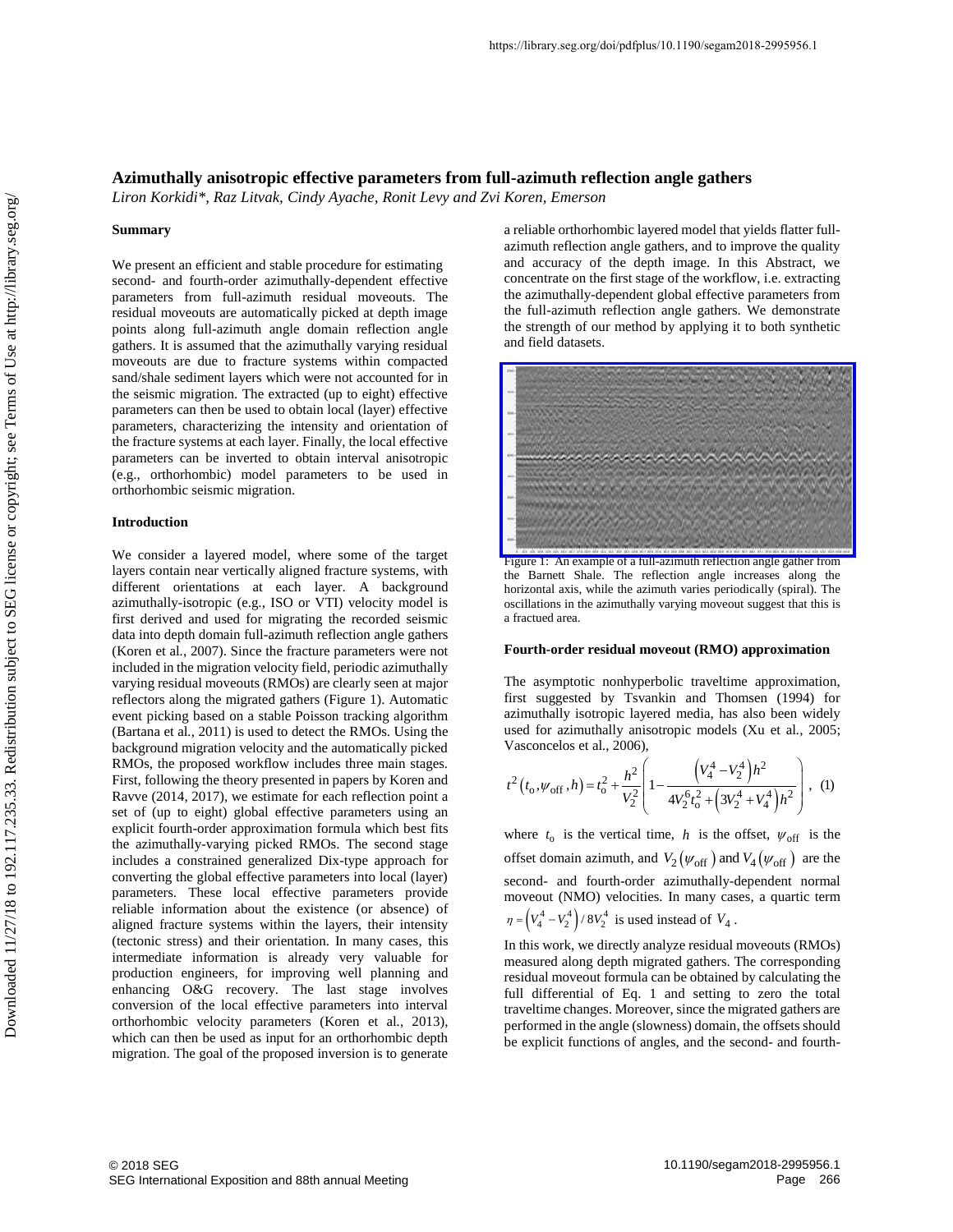order NMO velocities should be given as functions of the slowness-azimuths  $\psi = \psi_{\text{slw}}$ ,  $V_2(\psi)$  and  $V_4(\psi)$  (Koren and Ravve, 2017). The corresponding residual moveout

formula is given by  
\n
$$
\frac{\Delta t_0(t_0,\psi,\theta)}{t_0} = \left(\frac{\partial t^2/\partial^2 V_2}{\partial t^2/\partial^2 t_0}\right) \frac{V_2}{t_0} \alpha_2 + \left(\frac{\partial t^2/\partial^2 V_4}{\partial t^2/\partial^2 t_0}\right) \frac{V_4}{t_0} \alpha_4, (2)
$$

where  $\alpha_2(\psi)$  and  $\alpha_4(\psi)$  are the second- and fourth-order

relative residual velocities,  
\n
$$
\alpha_2(\psi) = \frac{V_2^{up}(\psi) - V_2^{bg}}{V_2^{bg}}; \ \alpha_4(\psi) = \frac{V_4^{up}(\psi) - V_4^{bg}}{V_4^{bg}},
$$
\n(3)

where the superscripts *up* and *bg* refer to updated and background, respectively. Eq. 2 can be separated into azimuthally-dependent and azimuthally-independent functions<br> $\frac{\Delta t_0}{t_0}$ 

$$
\frac{\Delta t_0(t_0, \psi, \theta)}{t_0} = -F_2(\theta)\alpha_2(\psi) - F_4(\theta)\alpha_4(\psi) . \tag{4}
$$

The azimuthally-independent part is only a function of the

background azimuthally-isotropic velocities, given by  
\n
$$
F_2(\theta) = -\frac{8h^2V_2^2}{\Delta t_o} \left(3h^2V_2^4 + 2t_0^2V_2^6 - h^2V_4^4\right)
$$
\n
$$
F_4(\theta) = -\frac{16h^4V_4^4}{Dt_o} \left(h^2 + t_0^2V_2^2 - V_4^4\right),
$$
\n(5)

where 
$$
D = \left[ h^2 \left( 3V_2^4 + V_4^4 \right) + 4t_0^2 V_2^6 \right]^2
$$
,  $V_2 = V_2^{bg}$  and  $V_4 = V_4^{bg}$ .

### **Obtaining the second- and fourth-order effective velocity parameters**

The input for our procedure is azimuthally-varying RMO curves extracted from migrated gathers. The analysis is done in two stages:

• Discretizing the auto-picked RMO data into azimuth sectors between 0 to 180 degrees (every one or two degrees). For each azimuth sector, converting the RMOs to second- and fourth-order relative residual

velocities (Eq. 2) and forming two arrays,  
\n
$$
V_2^{up}(\psi_i) = V_2^{bg} (1 + \alpha_2(\psi_i)),
$$
\n
$$
V_4^{up}(\psi_i) = V_4^{bg} (1 + \alpha_4(\psi_i)).
$$
\n(6)

• Applying a Fourier transform to

 $V_2^{up}(\psi_i)$  and  $V_4^{up}(\psi_i)$  and extracting eight (three

second-order and five fourth-order) effective  
parameters 
$$
\{V_{2H}, V_{2L}, \overline{V}_4, V_{4H}, V_{4L}, \psi_{42}, \psi_{44}\}
$$
.

This is an extension to the method proposed by Koren and Ravve (2014) for second-order parameters only.

The second- and fourth-order NMO velocities are given by

given by  
\n
$$
V_2^2(\psi) = V_{2H}^2 \sin^2 (\psi - \psi_{2L}) + V_{2L}^2 \cos^2 (\psi - \psi_{2L}),
$$
\n
$$
V_4^4(\psi) = \overline{V}_4^4 + \frac{V_{4H}^4 - V_{4L}^4 \cos [2(\psi - \psi_{42})]}{2 \cos (2(\psi_{44} - \psi_{2L}))} + \frac{V_{4H}^4 - 2\overline{V}_4^4 + V_{4L}^4 \cos [4(\psi - \psi_{44})]}{2 \cos (4(\psi_{42} - \psi_{2L}))}.
$$
\n(7)

First, we apply the method on a synthetic model with three orthorhombic layers, each oriented in a different direction (Table 1).

| $\Delta z$ [km] | [km/s]<br>$\boldsymbol{\eta}$ |      | 0,        | e٠   | t٠   | $\lceil deg \rceil$<br>φ |
|-----------------|-------------------------------|------|-----------|------|------|--------------------------|
|                 |                               | 0.07 | $-0.05$   | 0.1  | 0.2  | 20                       |
|                 |                               | 0.15 | $-0.2$    | 0.15 | 0.1  | ээ                       |
|                 |                               | 0.1  | $-0.0075$ | 0.2  | 0.25 | 110                      |

Table 1: Synthetic model with three orthorhombic layers. Each layer is described by different Tsvankin parameters.

The azimuthally-varying moveout curves picked on the spiral reflection angle gather are shown in Figure 2 and are the input for the proposed method. The inverted  $V_2^{\mu \nu}(\psi_i)$ 

and  $V_4^{\mu\nu}(\psi_i)$  are shown in Figure 3.



Figure 2: The VTI migrated reflection angle gathers for a 3-layer synthetic model. The oscillations of the (spiral) azimuthallydependent moveout are in very good agreement with the Poisson auto-picked residual moveout curves---hor1 (red), hor2 (blue), hor3



Figure 3: The second-order (top) and fourth-order (bottom) velocities as a function of the azimuth. We show the results for all 3 horizons, where the dashed orange curve is the result of the least square inversion and the blue curve is the forward analytic calculation.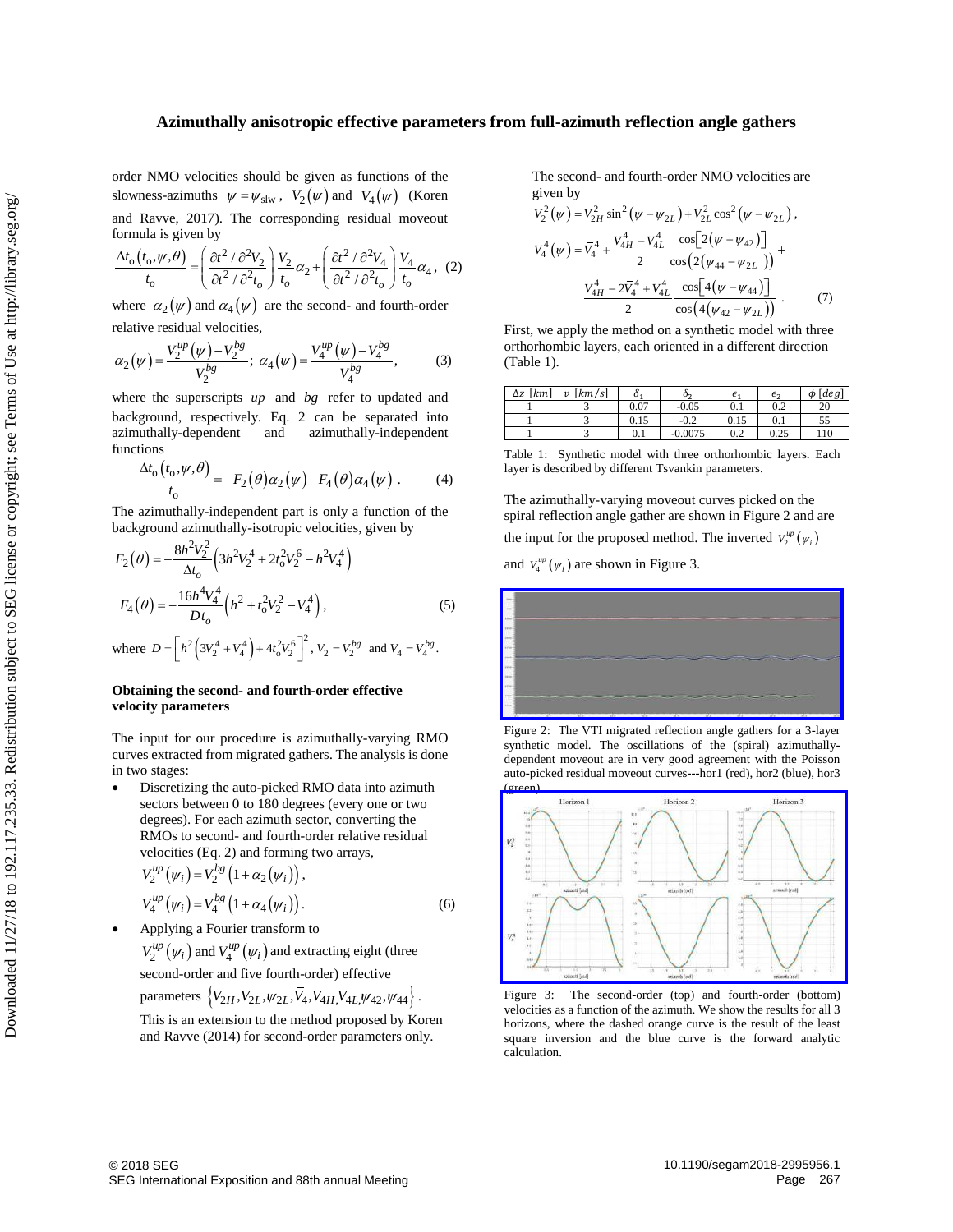Figure 4 shows the Fourier components of the second- and fourth-order parameters and their relation to our proposed effective velocity parameters.



Figure 4: The Fourier transform of the 2<sup>nd</sup> NMO velocity (right) and 4 th NMO velocity (left) of the first horizon in the synthetic model. From the marked components, we calculate the 8 effective parameters of the orthorhombic model.

The Fourier transform of the second order NMO velocity can be described using two components. The DC component describes the azimuthally-independent part  $V_2$  while the first harmonic is a complex number with magnitude  $e_2 = W_2 / t_0$ . Three effective parameters can be calculated directly from these components, ese components,<br>  $\overline{v}_{2L}^2 = \overline{V}_2^2 (1 - e_2)$ ,  $V_{2H}^2 = \overline{V}_2^2 (1 + e_2)$ , these components,<br> $V_{2L}^2 = \overline{V}_2^2 (1 - e_2)$ ,  $V_{2H}^2 = \overline{V}_2^2 (1 + e_2)$ e components,<br>=  $\bar{V}_2^2(1-e_2)$ ,  $V_{2H}^2 = \bar{V}_2^2(1+e_2)$ ,

$$
V_{2L} = V_2^{-} (1 - e_2), V_{2H} = V_2^{-} (1 + e_2),
$$
  
\n
$$
W_{2L} = \tan^{-1} (e_{2y} / e_{2x}).
$$
\n(8)

The Fourier transform of the fourth-order NMO velocity can be described by three components. The DC component describes the azimuthally-independent part  $V_4$  and the two harmonics are complex numbers  $W_{42}$  and  $W_{44}$ . From these five components we calculate the additional five effective parameters  $V_4$ , the low and high fourth-order velocities and two additional azimuths,

two additional azimuths,  
\n
$$
V_{4L}^{4} = 2 \frac{\overline{v}_{4}^{4}}{t_{0}} - 2 \frac{W_{2x}W_{42x} + W_{2y}W_{42y}}{W_{2}t_{0}} + \frac{W_{44x} (W_{2x}^{2} - W_{2y}^{2}) + 2W_{2x}W_{2y}W_{44y}}{W_{2}t_{0}}
$$
\n
$$
V_{4H}^{4} = 2 \frac{\overline{v}_{4}^{4}}{t_{0}} + 2 \frac{W_{2x}W_{42x} + W_{2y}W_{42y}}{W_{2}t_{0}} + \frac{W_{44x} (W_{2x}^{2} - W_{2y}^{2}) + 2W_{2x}W_{2y}W_{44y}}{W_{2}t_{0}}
$$
\n
$$
W_{42} = 0.5 \cdot \tan^{-1} (W_{42y} / W_{42x})
$$
\n
$$
W_{42} = 0.25 \cdot \tan^{-1} (W_{44y} / W_{44x}).
$$
\n(9)

By using this extraction method on the input synthetic azimuthally-dependent moveouts, we obtain very good results compared to the analytically calculated effective parameters (Table 2).

| $V_{2H}$ | $V_{2L}$ | $\psi_{2L}$ | $V_4$ | $V_{4H}$ | $V_{4L}$ | $W_{42}$ | $W_{44}$ |
|----------|----------|-------------|-------|----------|----------|----------|----------|
| 3.2      | 2.84     | 20.01       | 3.72  | 3.95     | 3.31     |          |          |
| 3.26     | 2.84     | 20.9        | 3.72  | 3.94     | 3.41     | 0.27     | 1.68     |
| 3.27     | 2.65     | 47.02       | 3.8   | 4.1      | 3.47     | 40.6     | 1.25     |
| 3.34     | 2.67     | 48.6        | 3.8   | 3.67     | 3.55     | 21.8     | 0.37     |
| 3.2      | 2.85     | 54.12       | 3.8   | 3.98     | 3.64     | 40.8     | 6.11     |
| 3.2      | 2.83     | 54.98       | 3.8   | 3.71     | 3.45     | 37.76    | 5.45     |

Table 2: Comparison of the eight effective parameters for all three layers of the synthetic model. The moveout calculated directly from the interval parameters is on top (blue) and the effective parameters as extracted from the azimuthally-dependent residual moveout are at the bottom (orange).

The eight global effective parameters are then converted to local effective parameters for each layer using generalized Dix-type inversion, and then to interval parameters. The interval parameters are used in the ray tracing of the full orthorhombic migration, resulting in fairly flattened gathers for all three layers (Figure 5).



Figure 5: The full-azimuth reflection angle gathers after VTI migration (left) and after full orthorhombic migration (right). All three orthorhombic layers were flattened in the orthorhombic migration.

### **Reliability Factor**

We define a reliability factor to assess the accuracy of the calculated effective parameters. The reliability factor is a multiplication of three terms  $R = R_1 \cdot R_2 \cdot R_3.$  (10)

$$
= R_1 \cdot R_2 \cdot R_3. \tag{10}
$$

The first is a semblance factor which accounts for the quality of the tracking procedure. Areas with poor data have low reliability value, while areas with a clear reflection event have a value of about one.

The second term is a measure of the strength of the azimuthal dependency of the moveout, and is given by the difference between the second-order NMO velocities in the direction of the fractures and perpendicular to them,

$$
R_2 = \frac{\Delta \alpha}{MAX (\Delta \alpha)}; \qquad \Delta \alpha = \frac{V_{2H} - V_{2L}}{V_2^{bg}}.
$$

The third term measures the accuracy of the procedure defined in this abstract by comparing the input residual moveout which was picked on the full-azimuth reflection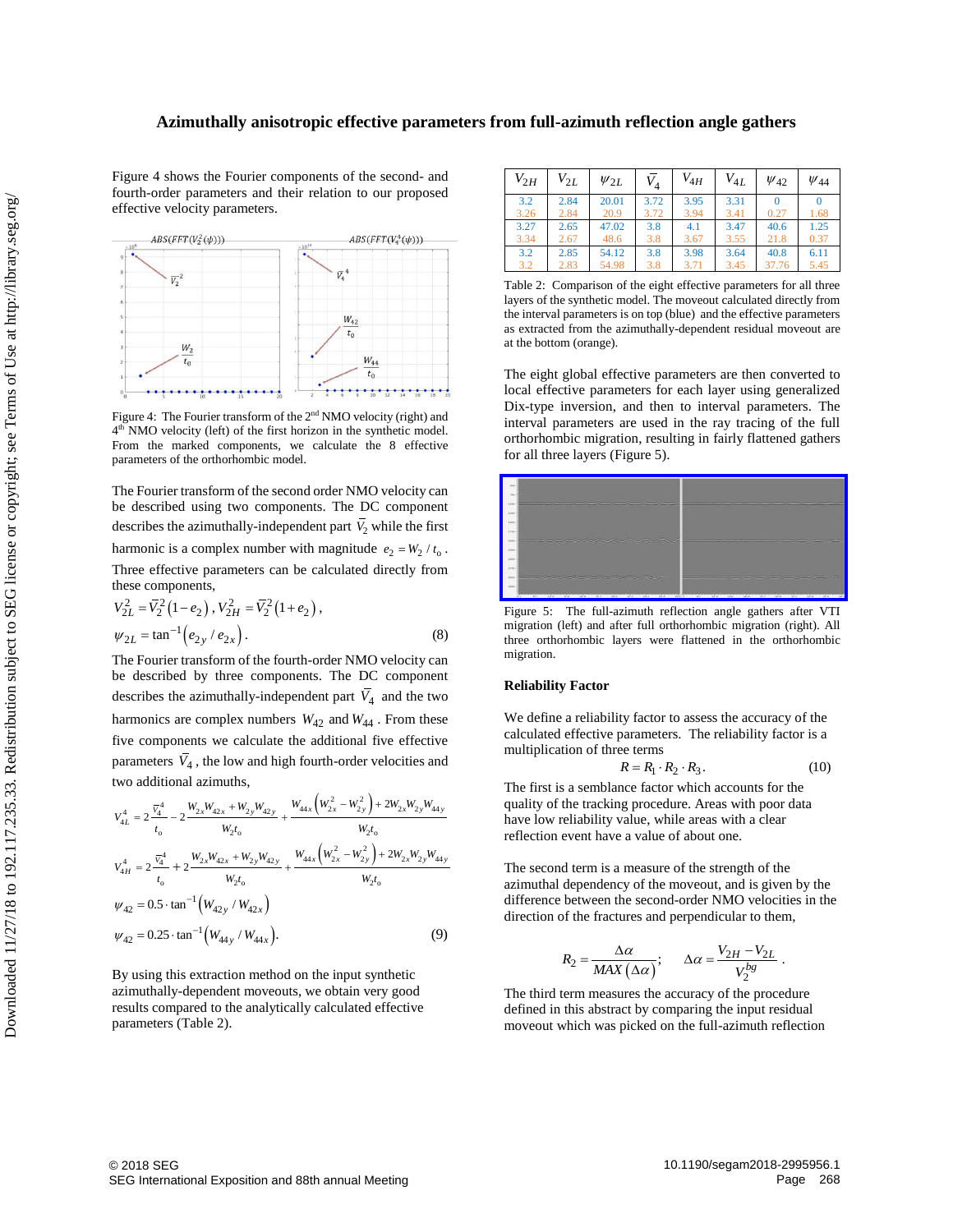gather, and the residual moveout calculated analytically from the extracted effective parameters,

$$
R_3 = \frac{Cov(\Delta t^{track}, \Delta t^{calc})}{Var(\Delta t^{track})Var(\Delta t^{calc})}
$$

.

### **Field example**

Full-azimuth reflection angle gathers were generated using VTI migration for the Barnett Shale dataset. Figure 6 shows an example of the resulting migrated gathers as a function of the reflection angle and azimuth. The layer of interest is marked by a dashed blue line (at around 4200ft), where a clear azimuthally-varying moveout is observed.



Figure 6: An example of a full-azimuth reflection angle gather from the Barnett Shale overlayed by the azimuths to emphasize the azimuthal periodicity of the RMO oscillations.

This azimuthally-varying residual moveout was automatically picked by the 2D Poisson tracking algorithm. The resulting curve is shown in Figure 7 (green curve). On the picked RMO curve, we ran the workflow described above to obtain the eight global effective parameters. The eight extracted effective parameters were then used to analytically calculate a residual moveout curve as given by Eq. 2. The calculated RMO curve is shown in Figure 7 (red curve), and nicely fits the picked (green) curve.



Figure 7: The green curve is the result of the auto tracking Poisson algorithm for the layer of interest. The red curve is the RMO curve which was calculated analytically from the eight extracted effective parameters.

Figures 6 and 7 display areas where the azimuthally varying signature is pronounced; however, this is not the case for all locations (e.g. inline, crossline). At some locations, the VTI migrated gathers have no azimuthal dependency. To account for this effect, we used the reliability factor given by Eq. 10. In Figure 8 we show an example of two locations, one with a high reliability factor and one with a low factor. Indeed, in areas where the moveout does not vary with azimuth, we obtain a low reliability factor.



gather at two different locations. In an area where the azimuthal dependency is pronounced (left), the reliability is high. In an area where the gathers are relatively flat (right), the reliability is low.

Finally, we completed the workflow using the extracted effective parameters to obtain gathers after orthorhombic migration. We first used a Dix-type inversion to calculate the local (layer) parameters, and then inverted the local parameters to the interval velocity parameters. The interval parameters were then used to run a full-azimuth orthorhombic migration, resulting in flat gathers as expected (Figure 9).



Figure 9: The full-azimuth reflection angle gathers after VTI migration (left) and after full orthorhombic migration (right). The orthorhombic layer at 4200ft is flat.

#### **Conclusions**

We describe a new method for automatically extracting eight global effective parameters characterizing the kinematical characteristics of an orthorhombic layered medium. The success of the proposed method is due to the high quality full-azimuth reflection angle gathers that make it possible to reliably detect the corresponding RMOs. By converting the RMOs into azimuthally-varying second- and fourth-order NMO velocities, and using their periodic nature, we successfully extracted the eight effective parameters for both synthetic and field data.